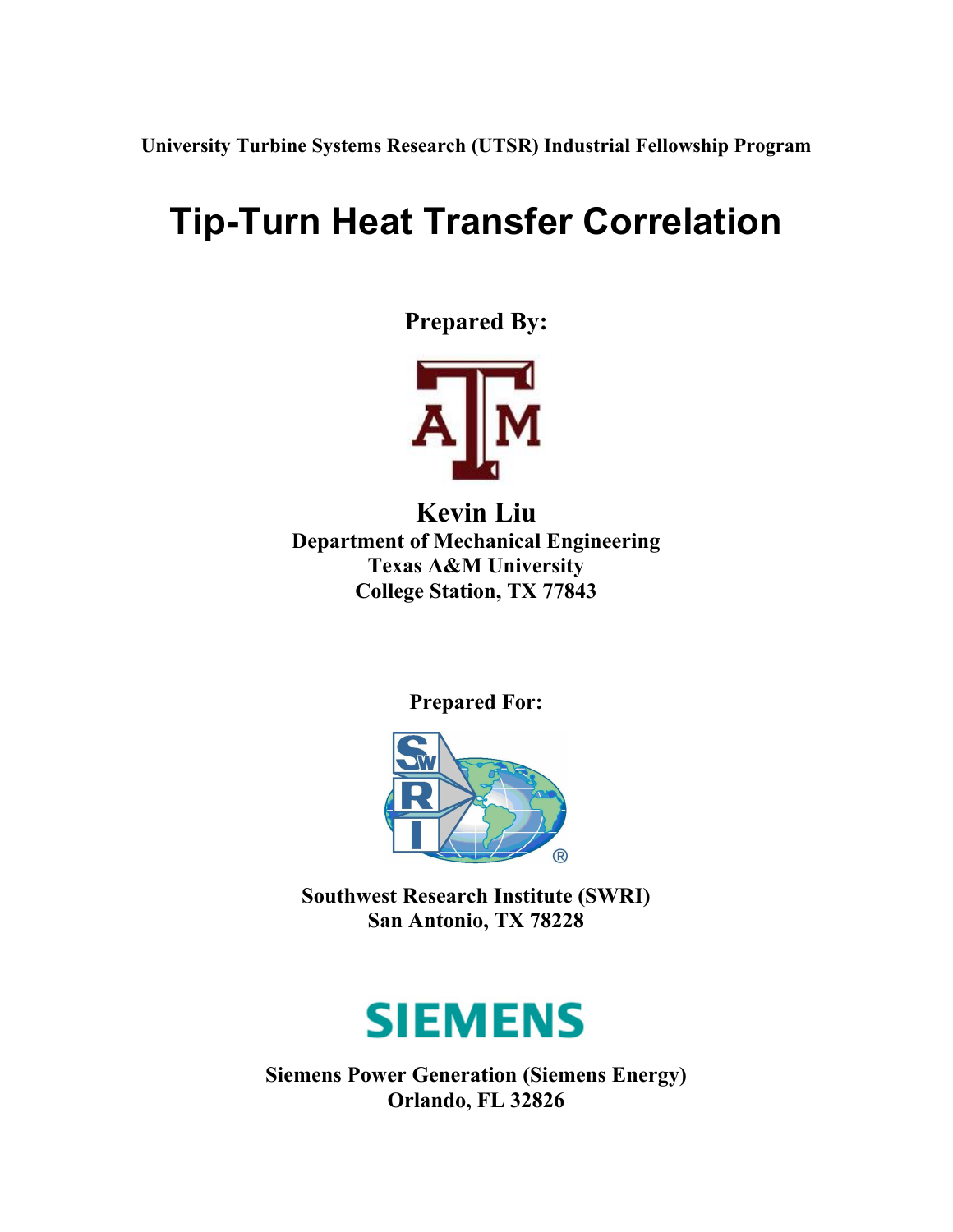#### **Objective**

The objective of this work is to create a heat transfer correlation based on open literature experimental database. The well-correlated curve can be used to predict the heat transfer enhancement inside the internal channel with smooth and ribbed surfaces.

#### **Introduction**

Gains in thermodynamic efficiency can be realized by increasing the turbine inlet temperatures. Since modern turbine inlet temperatures exceed the melting point of the constituent superalloys, it is necessary to provide an aggressive cooling system. From **Figure 1,** it is seen that different heat transfer enhancement techniques are used for different portions of the gas turbine blade. In the internal cooling channel jet impingement cooling is used at the leading edge of the blade. In the mid portions of the blade, angled ribs are used to break the boundary layer and create secondary flows. At the trailing edge of the blade, pin fin cooling is used.



**Figure 1 Typical internal cooling of a gas turbine blade**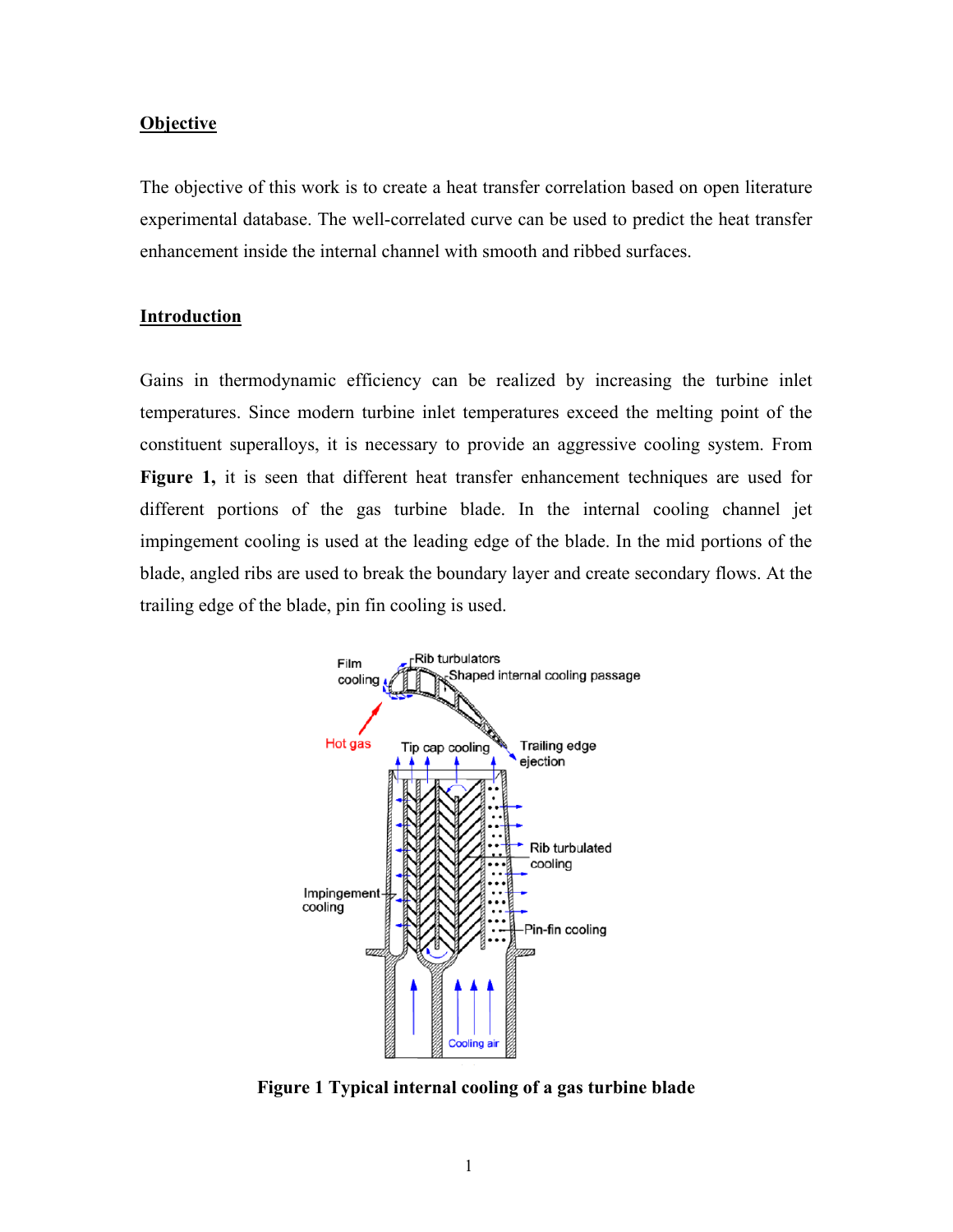The idea of internal cooling is to circulate compressed air in the multi-pass flow channels inside the blade structure. The internal cooling of the gas turbine blade is influenced by the channel aspect ratio, rotational and flowing parameters.

The cross-section of the internal cooling channels varies from the leading edge to the trailing edge of the gas turbine blade, as shown in **Figure 2**. Different geometrical cross sections are used to simulate the internal channel at different location.

The flow field is strongly affected by rotation and so is heat transfer, this can be attributed to the effect of Coriolis and rotation induced buoyancy forces. For radially outward flow, the Coriolis force induces secondary flows in a plane perpendicular to the mainstream flow.



**Figure 2 Geometries used in the simulation of gas turbine blade internal cooling** 

**channels**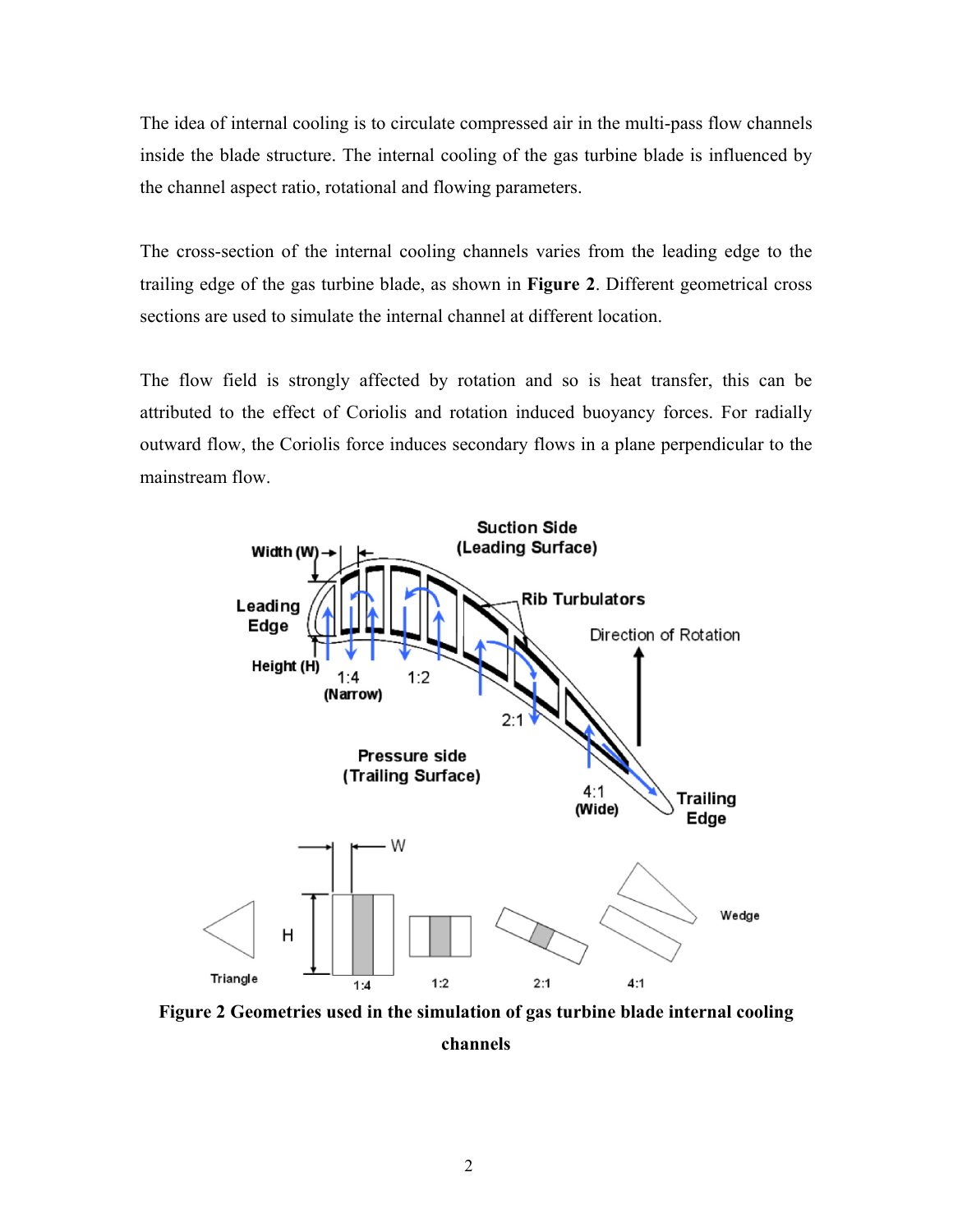A sharp 180° turn is used to connect the first pass channel to the second pass channel in a gas turbine blade. Secondary flows are generated in the turn region due to the turn geometry. As the result, the secondary flow enhances the heat transfer.

#### **Experimental Data Reduction and Analysis**

Tip-Turn project is a program designed to investigate the heat transfer at tip-turn region of a U-shaped or multi-channel serpentine passage. The heat transfer coefficient data is found using transient liquid crystal or regional average copper plate measurements. The investigations focused on the influence of tip-to-web distance, rotating effect, and effect of pin-fins in the tip-turn region.

In the following report, the heat transfer analysis is demonstrated by using data collected from open literatures. There are several important parameters used for quantifying the heat transfer enhancement, geometry of internal cooling channel, effects of Coriolis force, and rotation induced buoyancy forces.

Nusselt number is the ratio of convective to conductive heat transfer across the boundary and is given as:

$$
Nu = \frac{hD_h}{k} \tag{1}
$$

The effect of rotation is evaluated by the rotation number (Ro) which is the ratio of the Coriolis force to the bulk inertia force as shown in Equation (2).

$$
Ro = \frac{\Omega D_h}{U_b} \tag{2}
$$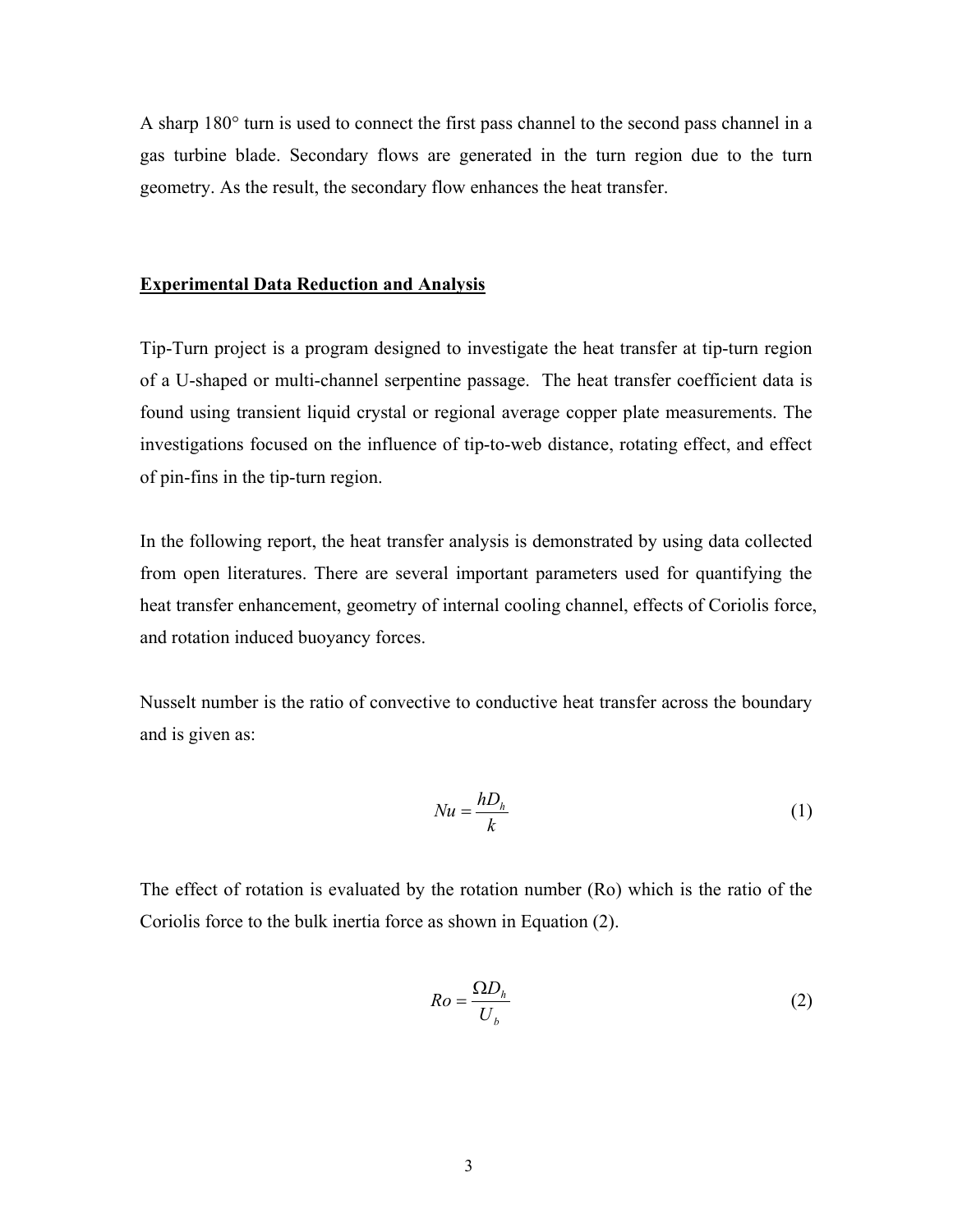The combine effect of rotation and temperature is evaluated by the local buoyancy parameter. The local buoyancy parameter is defined as:

$$
Bo_x = \left(\frac{\Delta \rho}{\rho_x}\right) (Ro)^2 \left(\frac{R_x}{D_h}\right) \tag{3}
$$

This local buoyancy parameter can be re-written by incorporating the measured wall and bulk temperatures and by assuming the fluid to be an ideal gas as shown in Equation (4).

$$
Bo_x = \left(\frac{T_{w,x} - T_{b,x}}{T_{w,x}}\right) (Ro)^2 \left(\frac{R_x}{D_h}\right) \tag{4}
$$

The Dittus-Boelter correlation for fully developed turbulent flow through a smooth stationary pipe is used to provide a basis of comparison, and is given as:

$$
Nu_0 = 0.023 \,\text{Re}^{0.8} \,\text{Pr}^{0.4} \tag{5}
$$

The Nusselt number ratio is correlated to normalized tip-to-web distance, rotation number and buoyancy parameter with a power-law function as shown in Equation 6 to 9.

$$
\frac{Nu}{Nu_{smooth}} = A \cdot \left(\frac{W_{el}}{W_{avg}}\right)^{m}
$$
\n(6)

$$
\frac{Nu}{Nu_0} = A \cdot \text{Re}^m \tag{7}
$$

$$
\frac{Nu}{Nu_{stationary}} = A \cdot Ro^{m}
$$
 (8)

$$
\frac{Nu}{Nu_{stationary}} = A \cdot \text{Re}^m \tag{9}
$$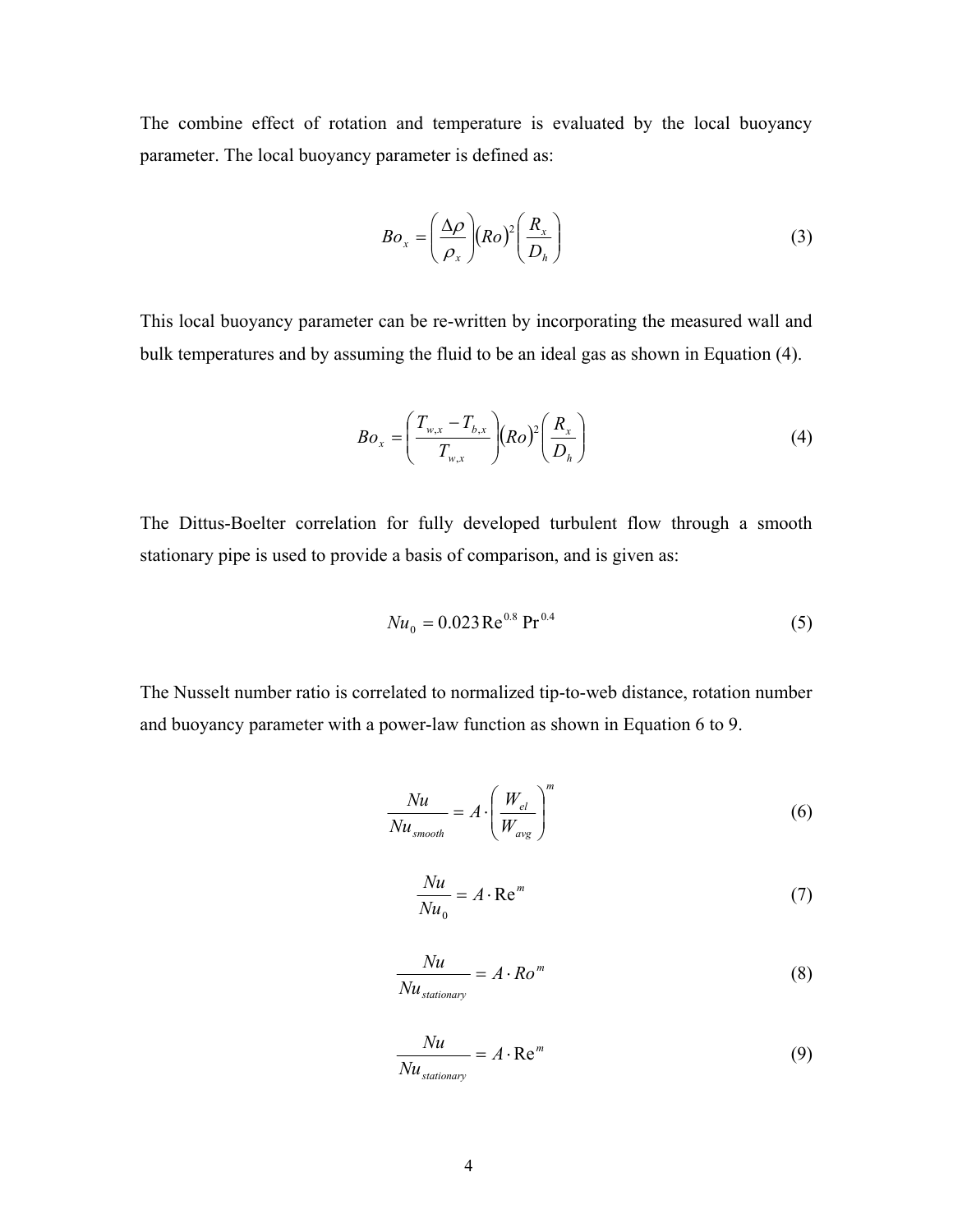The influence of tip-to-web distance on the heat transfer is shown in **Figure 3**. The results of the measurements show that heat transfer in the bend region increased with decreasing tip wall distance. The heat transfer enhancement (Nu/Nusmooth) can be correlated to normalized tip-to-web distance. The coefficients and exponents that correspond to Equation 6, for the ribbed case and unribbed cases, are shown as:

$$
\frac{Nu_{\text{ribbed}}}{Nu_{\text{smooth}}} = 2.299 \left(\frac{W_{el}}{W_{avg}}\right)^{-0.243}
$$

$$
\frac{Nu_{unribbed}}{Nu_{smooth}} = 2.503 \left(\frac{W_{el}}{W_{avg}}\right)^{-0.135}
$$



**Figure 3 Nu/Nusmooth ratios for all tip-to-web distance (GT2008-51207)**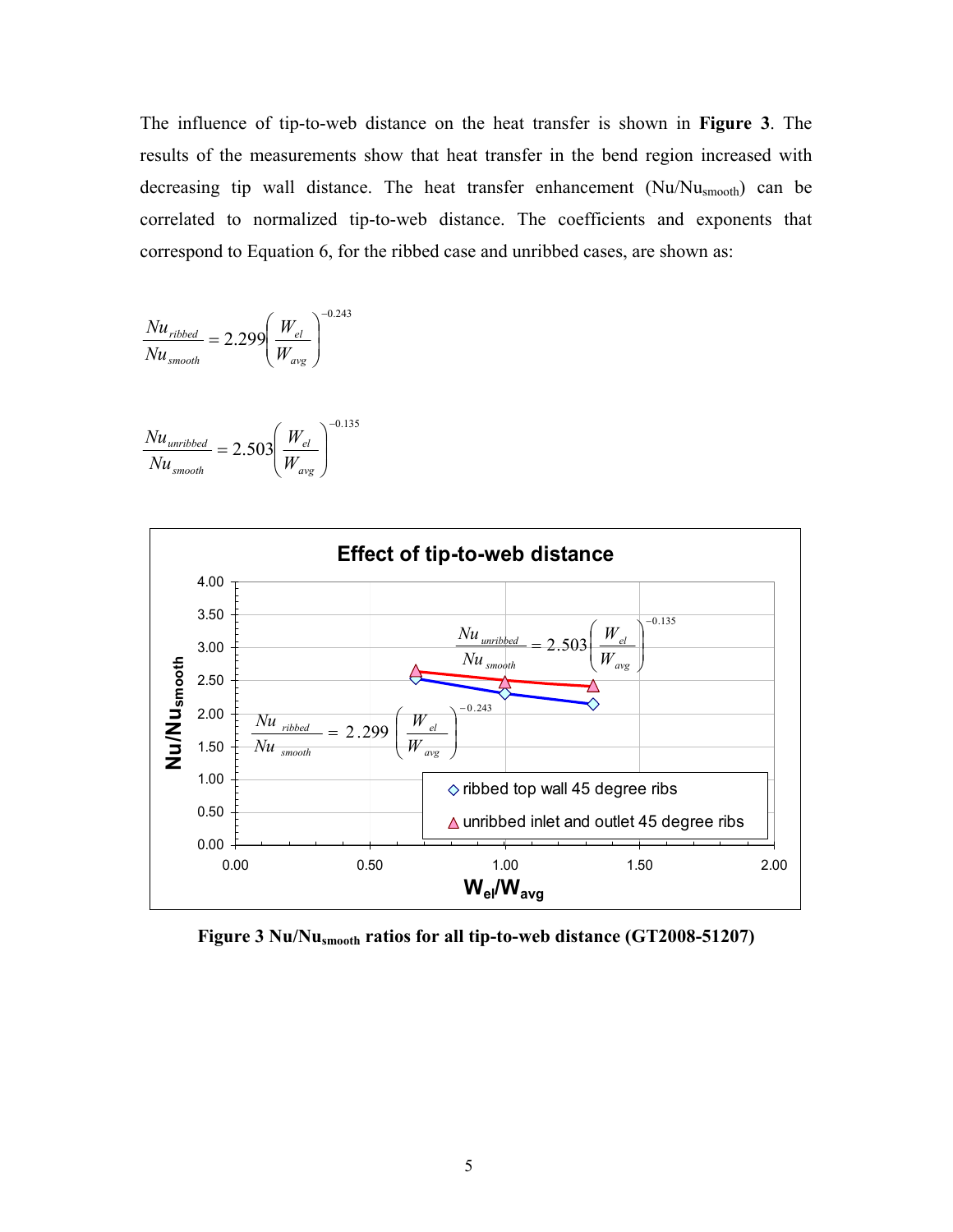The Nusselt number ratio  $(Nu/Nu_0)$  is used to show the heat transfer enhancement relative to fully developed, turbulent heat transfer in a circular tube. This fully developed, turbulent heat transfer can be expressed with the Dittus-Boelter - McAdams correlation for heating. Equation 10 shows this Nusselt number ratio.

$$
\frac{Nu}{Nu_0} = \left(\frac{hD_h}{k}\right) \left(\frac{1}{0.023 \text{ Re}^{0.8} \text{ Pr}^{0.4}}\right)
$$
(10)

Figure 12 shows the  $Nu/Nu_0$  ratios as a function of the Reynolds number at stationary test. The correlated function corresponds to Equation 7 is given as:

$$
\frac{Nu}{Nu_0} = 807.664 \cdot \text{Re}^{-0.567}
$$



Figure 4 Nu/Nu<sub>0</sub> ratios for all Reynolds numbers (GT2010-22190)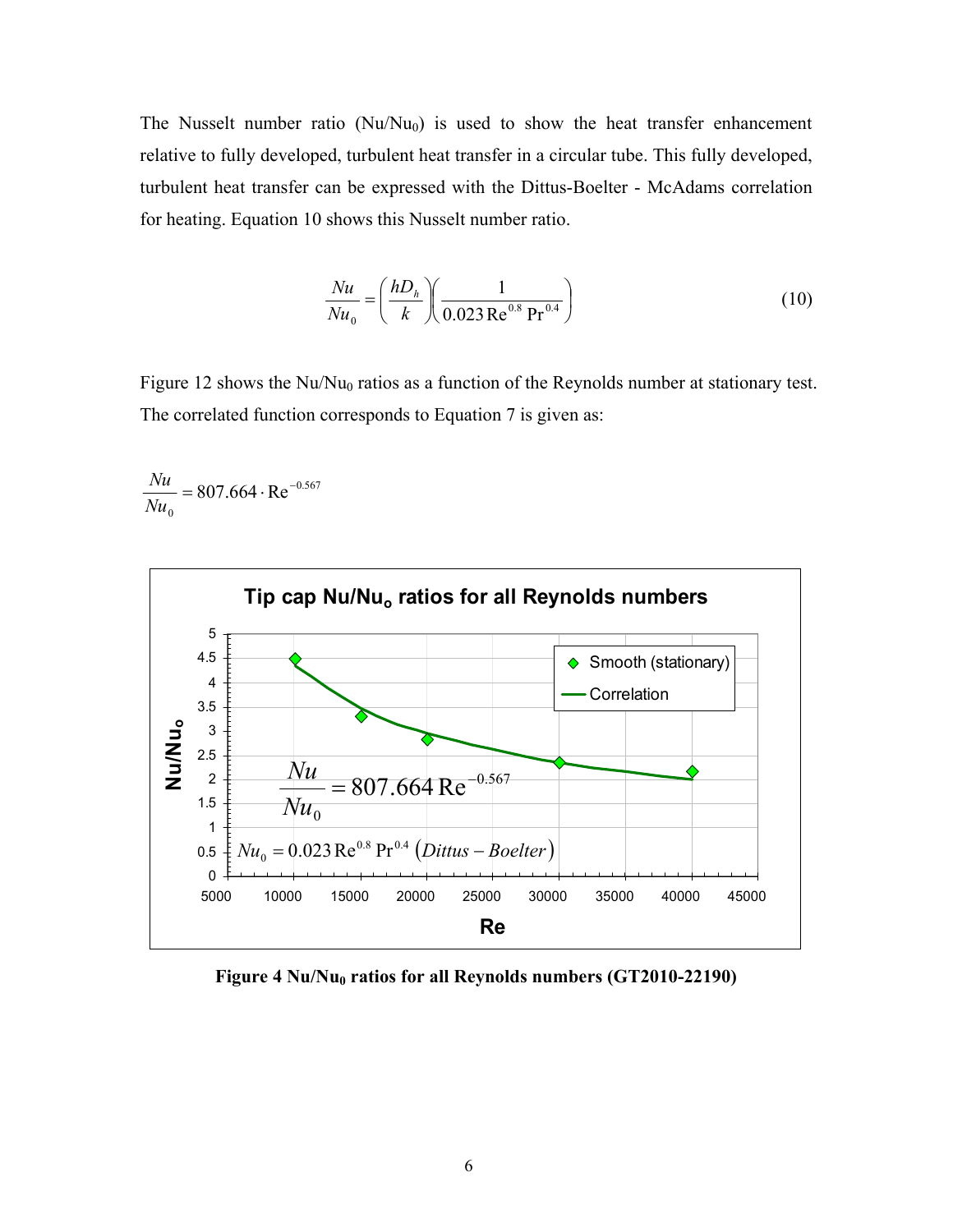The flow field is strongly affected by rotation and thereby the heat transfer. Compared to a stationary reference frame, rotation will increase heat transfer on the trailing wall and reduce heat transfer on the leading wall with radially outward flow.

Rotation number is a ratio of Coriolis force to the bulk flow inertia force. This nondimensional parameter is widely used to quantify the effect of rotation in the industry and academia. Heat transfer enhancement due to effect of rotation is represented by the ratio of the rotational Nusselt number to the stationary Nusselt number (Nu/Nustationary). **Figure 5** shows this heat transfer enhancement (Nu/Nustationary) including Reynolds number from 10000 to 40000 and the rotational speed from 0 to 400 rpm.

The correlation functions are:

$$
\frac{Nu_{LE}}{Nu_{stationary}} = 1.694 \cdot Ro^{0.14}
$$

$$
\frac{Nu_{TE}}{Nu_{stationary}} = 0.83 \cdot Ro^{-0.027}
$$



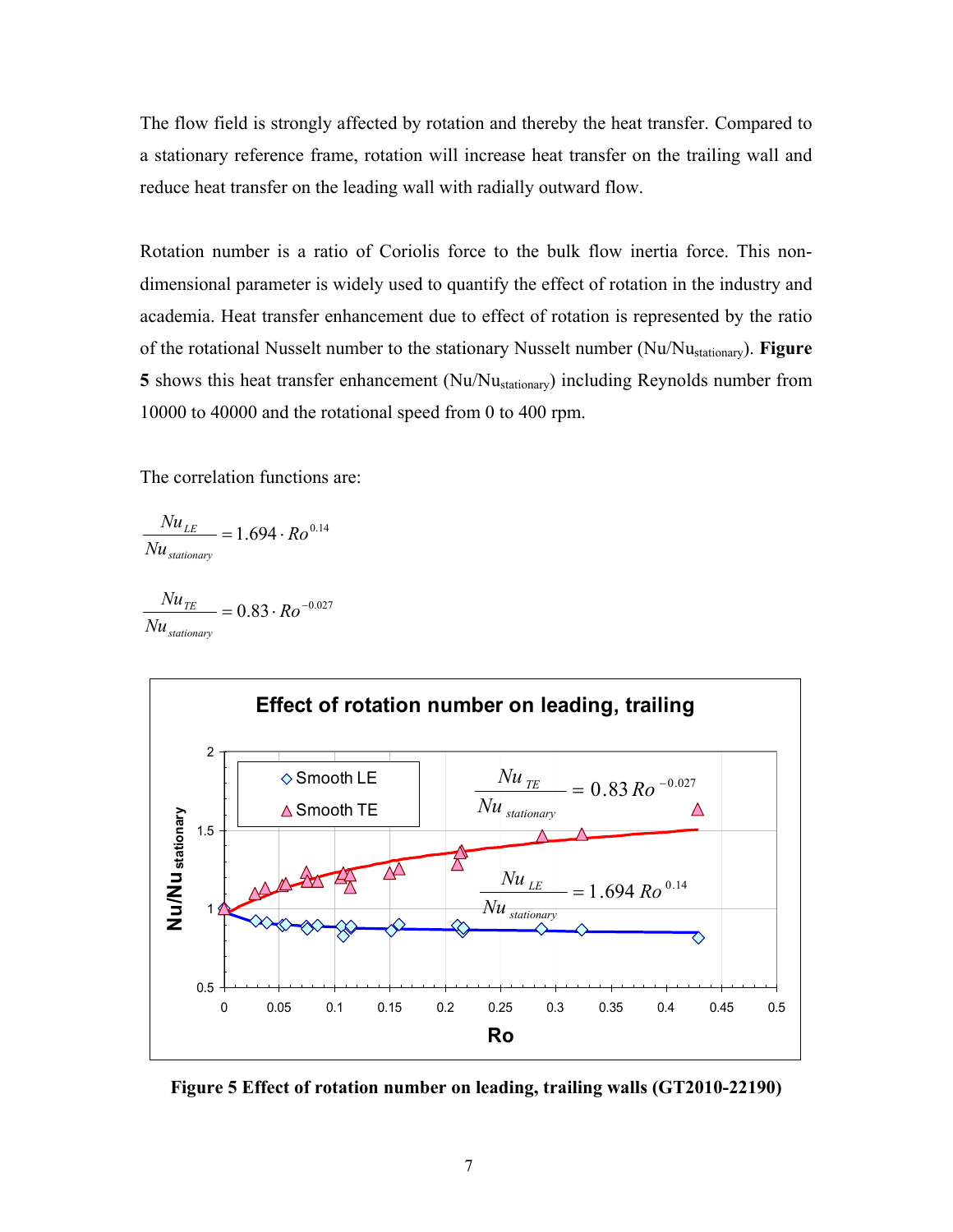The buoyancy parameter is also a widely used non-dimensional parameter to quantify the effect of rotation inside the gas turbine blade. The buoyancy force due to the centrifugal force and temperature difference is important due to the high rotating speed and large temperature difference in the actual engines. The buoyancy parameter considers all factors affecting the effect of rotation: the density ratio (temperature difference), the rotation number, and the rotating radius.

A Nusselt number ratio of rotating Nusselt number to the stationary Nusselt number (Nu/Nustationary) is presented in order to show the heat transfer enhancement or declination due to rotation as shown in **Figure 6**.

The correlation functions are:

$$
\frac{Nu_{LE}}{Nu_{stationary}} = 1.484 \cdot Bo^{0.064}
$$
\n
$$
\frac{Nu_{TE}}{Nu_{stationary}} = 0995 \cdot Bo^{-0.001}
$$



**Figure 6 Effect of local buoyancy parameter on leading, trailing walls (GT2010- 22190)**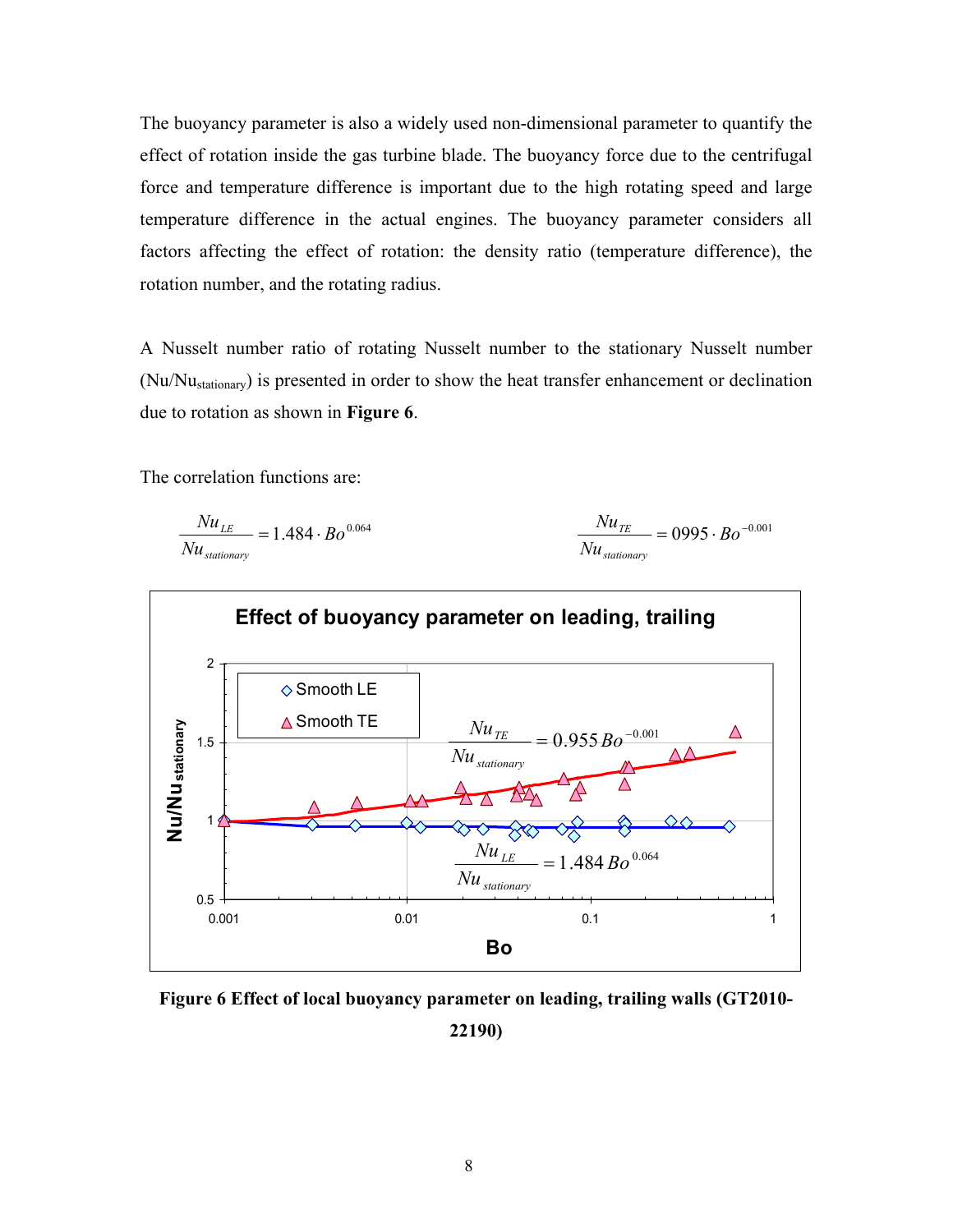## **Nomenclature**

| Bo <sub>x</sub>         | local buoyancy parameter, $(\Delta \rho / \rho)Ro^2(R_x/D_h)$      |
|-------------------------|--------------------------------------------------------------------|
| D <sub>h</sub>          | channel hydraulic diameter                                         |
| H                       | channel height                                                     |
| LE                      | leading edge, (suction side)                                       |
| $\mathbf h$             | heat transfer coefficient                                          |
| $\bf k$                 | thermal conductivity of the coolant                                |
| Nu                      | Nusselt number, $h \cdot D_h/k$                                    |
| Nu <sub>smooth</sub>    | Nusselt number for a smooth surface                                |
| Nu <sub>stationay</sub> | stationary Nusselt number                                          |
| Nu <sub>0</sub>         | Nusselt number for fully developed turbulent flow in stationary    |
|                         | smooth pipe, $0.023 \text{Re}^{0.8} \text{Pr}^{0.4}$               |
| Pr                      | Prandtl number of the coolant                                      |
| $R_{x}$                 | local radius of rotation                                           |
| Re                      | Reynolds number, $\rho \cdot U_b \cdot D_h/\mu$                    |
| Ro                      | rotation number, $\Omega \cdot D_h / U_b$                          |
| $T_{w,x}$               | local wall temperature                                             |
| $T_{b,x}$               | local coolant bulk temperature                                     |
| TE                      | trailing edge, (pressure side)                                     |
| $U_{b}$                 | bulk velocity in streamwise direction                              |
| W                       | channel width                                                      |
| $W_{el}$                | divider wall-to-tip wall distance                                  |
| W <sub>avg</sub>        | averaged width of the inlet and exit channels                      |
| $\mu$                   | dynamic viscosity of the coolant                                   |
| $\rho_{b,x}$            | local density of air based on local bulk temperature               |
| $\rho_{w,x}$            | local density of air based on local wall temperature               |
| $\Delta \rho / \rho$    | local bulk-to-wall density ratio, $(\Delta p = p_{b,x} - p_{w,x})$ |
| $\Omega$                | rotational speed                                                   |